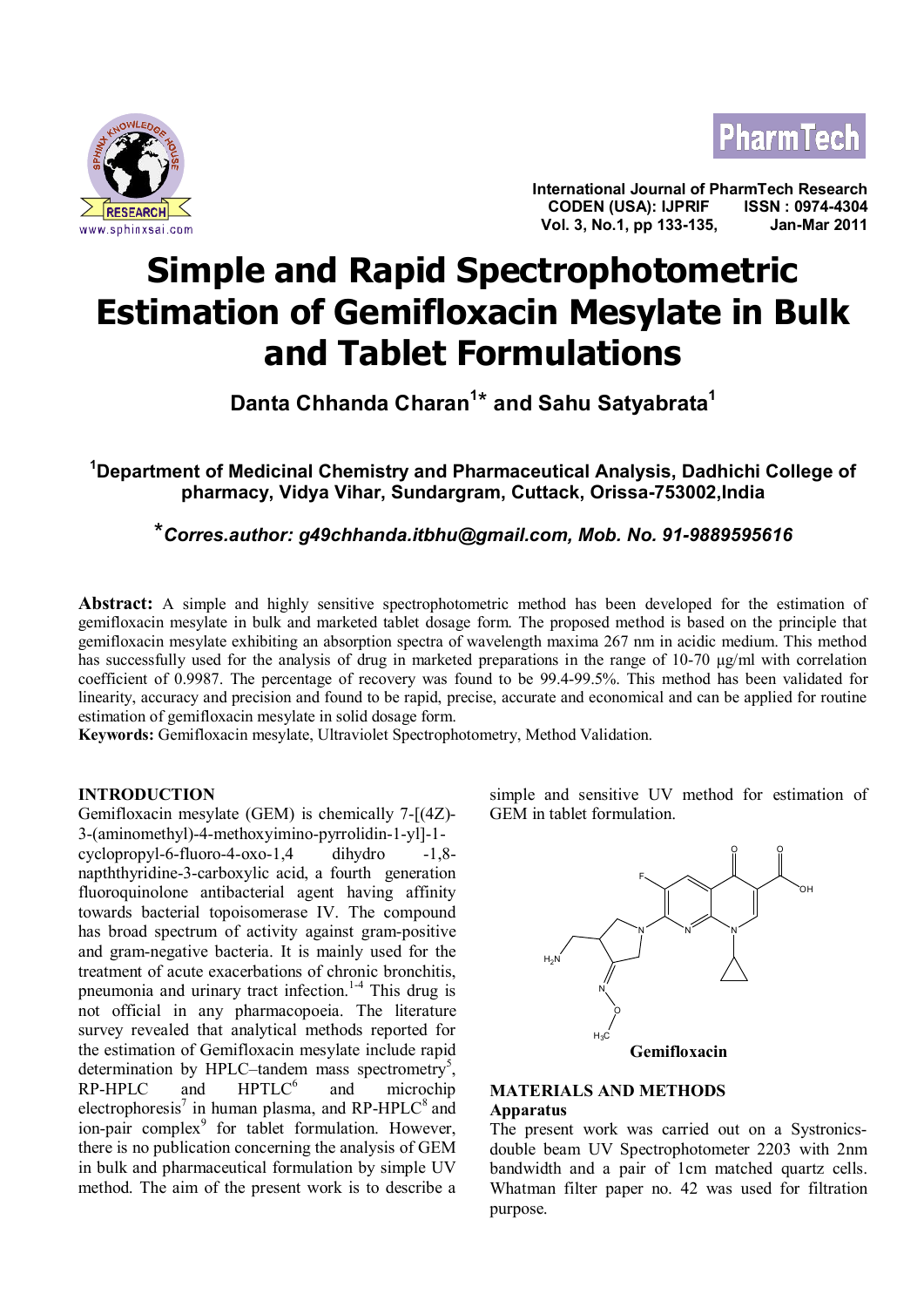#### **Working standard solution**

Pure Gemifloxacin mesylate was the gifted sample from Lupin Ltd, Pune. All chemicals were of analytical reagent grade and solutions were prepared with triple distilled water. Standard solution was prepared by dissolving 100 mg of GEM in 0.05N H2SO4 solution and sonicated to dissolve and made up the volume to 100 ml (1 mg/ml stock solution). From that 10 ml was taken and diluted to again 100 ml (100 µg/ml stock solution). Different volumes of stock solution were taken in 10 ml volumetric flask and diluted upto the mark to get the working standard solution. The calibration curve was prepared by plotting absorbance versus concentration of GEM.

#### **Estimation of Gemifloxacin mesylate from tablets**

Tablet of three brands were selected for the purpose of analysis. Twenty tablets of each brand were powdered separately and powder equivalent to 100 mg of GEM was transferred in volumetric flask and sonicated in 45 ml of  $0.05N H<sub>2</sub>SO<sub>4</sub>$  solution at ambient temperature for 15 mins. Then made up the volume upto the mark and filtered the solution with Whatman filter paper no. 42. The absorbance of working solutions were measured against the blank and the amount of GEM was calculated from calibration curve. The LOD and LOQ were calculated according to ICH guideline as LOD = 3.3 $\sigma$ /S and LOQ = 10 $\sigma$ /S, where  $\sigma$  is the standard deviation of the lowest standard concentration and S is the slope of the standard curve. LOD is the lowest concentration of an analyte that an analytical process can reliably detect and LOQ is the lowest concentration of the standard that can be measured. The results are shown in Table 1. Interference or absence of interference of excipients and binders was confirmed by performing the recovery study, for which the standard addition method was employed. From the recovery results it is claimed that the method can be used for estimation of GEM in solid dosage form. The results are shown in Table 2.

#### **Method Validation**

The developed method was validated for its accuracy, linearity and precision. To ascertain the accuracy of the proposed method, recovery studies were carried out by standard addition method**.** The linearity of measurement was evaluated by analyzing different concentrations of the standard solution of GEM. The Beer-Lambert's concentration range was found to be 10-70μg/ml. The precision of the proposed method was determined by performing tablet assay at different time intervals (morning, afternoon and evening) on same day (Intra-day assay precision) and on three different days (Inter-day assay precision). Results of intra-day and inter-day precision is expressed in % RSD and found to be 0.335 and 0.557 respectively.

| <b>Parameters</b>                               | <b>Values</b>                                           |  |
|-------------------------------------------------|---------------------------------------------------------|--|
| Maximum wavelength λmax                         | 267nm                                                   |  |
| Calibration curve range<br>$10-70\mu\text{g/m}$ |                                                         |  |
| Molar extinction coefficient                    | $1.71\times10^{4}$ 1 mol <sup>-1</sup> cm <sup>-1</sup> |  |
| Sandell's sensitivity                           | $5 \times 10^{-5}$ µg/cm <sup>2</sup>                   |  |
| $Y=0.0529 X+0.0643$<br>Regression equation      |                                                         |  |
| 0.0529<br>Slope                                 |                                                         |  |
| 0.0643<br>Intercept                             |                                                         |  |
| Correlation co-efficient (r)                    | 0.9987                                                  |  |
| Limit of detection (LOD)                        | $0.037\mu\text{g/ml}$                                   |  |
| Limit of quantitation (LOQ)                     | $0.058\mu\text{g/ml}$                                   |  |

# **Table 2: Results of Recovery Study**

**Table 1: Optical and Statistical data**

| <b>Drug Taken</b><br>From Tablets (mg) | <b>Amount Found</b><br>(mg) | % Labeled Claim<br>$^*$ Mean $\pm$ SD |  |
|----------------------------------------|-----------------------------|---------------------------------------|--|
|                                        | 4.97                        | $99.5 \pm 0.34$                       |  |
| Ć                                      | 4.97                        | $99.5 \pm 0.34$                       |  |
|                                        | 4.96                        | $99.4 \pm 0.33$                       |  |

\*Average of six determinations; SD refers to standard deviation